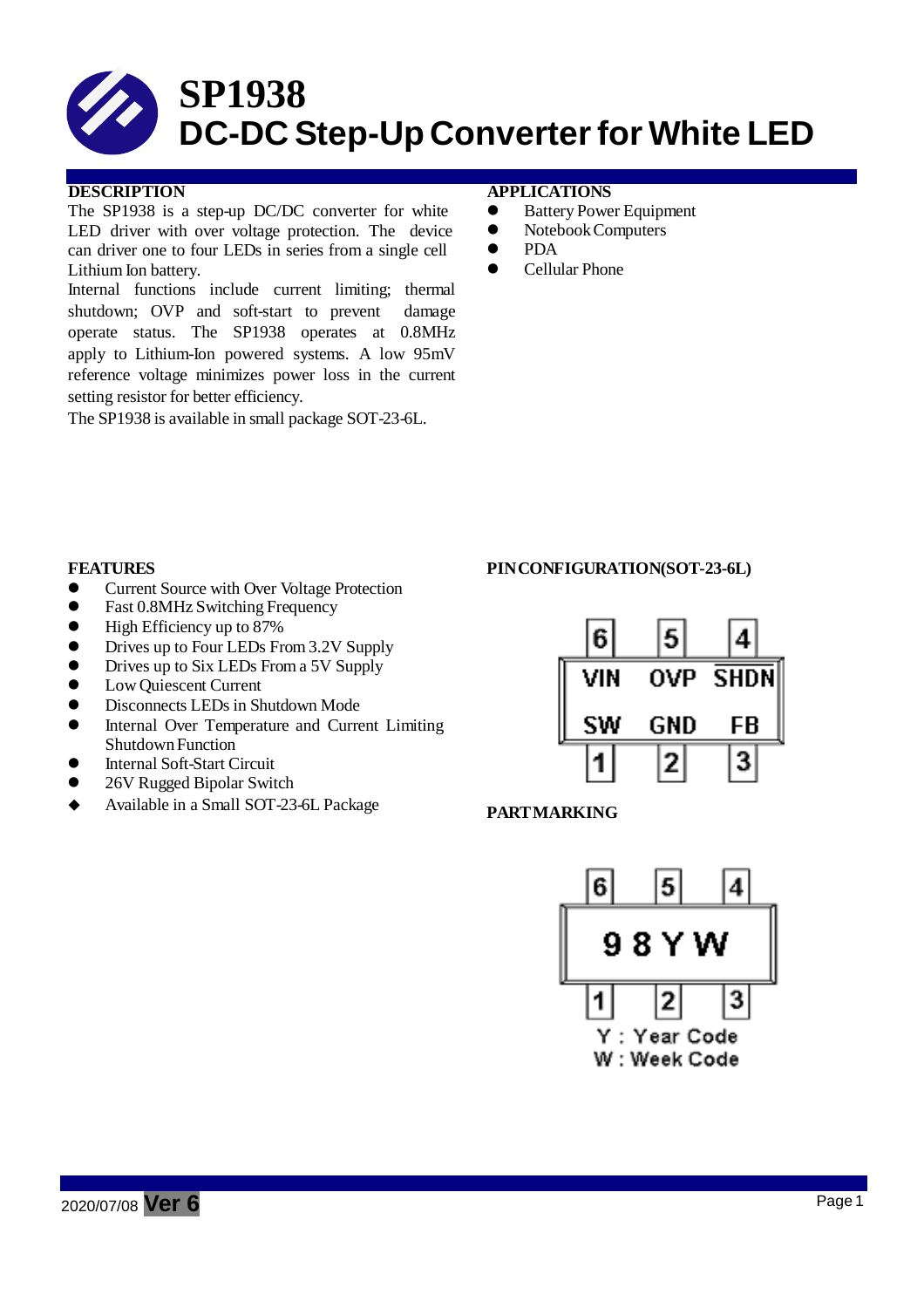## **TYPICALAPPLCATIONCIRCUIT**



#### **PIN DESCRIPTION**

| Pin                         | <b>Symbol</b> | <b>Description</b>                                                           |
|-----------------------------|---------------|------------------------------------------------------------------------------|
|                             | <b>SW</b>     | Connect inductor/diode here                                                  |
| $\mathcal{D}_{\mathcal{A}}$ | <b>GND</b>    | Ground Pin                                                                   |
| 3                           | <b>FB</b>     | Connect cathode of lowest LED and resistor here                              |
| $\overline{4}$              | <b>SHDN</b>   | Combined active low enable and PWM control pin for LED dimming               |
|                             | <b>OVP</b>    | Over voltage Protection and Connect to the output capacitor of the Converter |
| 6                           | VIN           | Supply Voltage Input                                                         |

#### **ORDERINGINFORMATION**

| <b>Part Number</b>  | Package   | <b>Part Marking</b> |
|---------------------|-----------|---------------------|
| <b>SP1938S26RGB</b> | SOT-23-6L | 98                  |

 $\frac{1}{2}$  Week Code : A ~ Z( 1 ~ 26); a ~ z( 27 ~ 52)

※ SP1938S26RGB : TapeReel ; Pb – Free ; Halogen -Free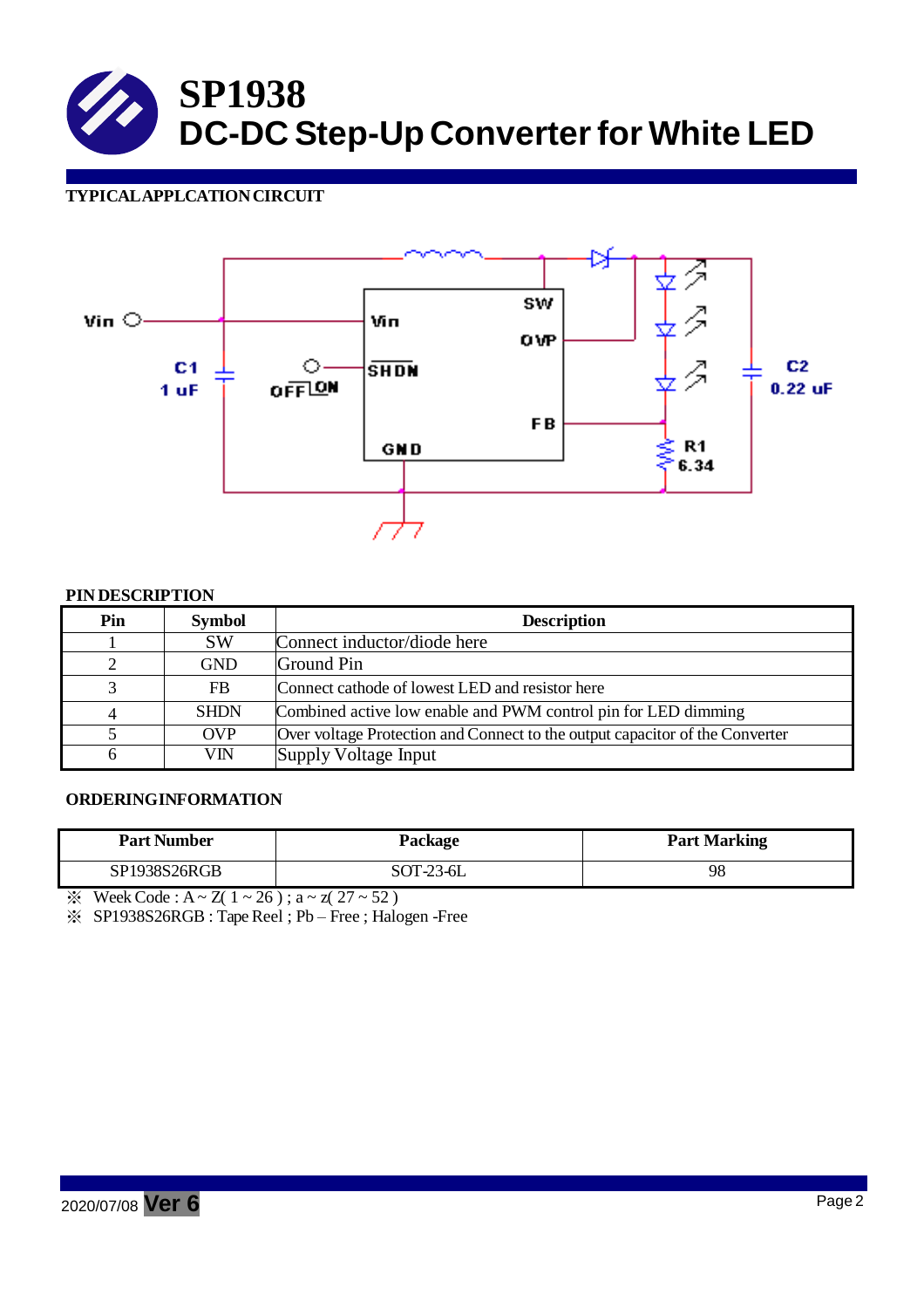# **BLOCK DIAGRAM**



# **ABSOULTE MAXIMUMRATINGS**

(TA=25℃ Unless otherwise specified)

| <b>Parameter</b>             | <b>Symbol</b> | Value          | Unit   |
|------------------------------|---------------|----------------|--------|
| DC Supply Voltage            | VN            | 10             |        |
| <b>SW Voltage</b>            | Vsw           | 26             |        |
| FB Voltage                   | $_{\rm VFB}$  | 10             |        |
| <b>SHDN Voltage</b>          | <b>VSHDN</b>  | 10             |        |
| <b>Operating Temperature</b> | <b>TOPR</b>   | $-40 - 85$     | $\sim$ |
| Maximum Junction Temperature | TJ(Max)       | 125            | $\sim$ |
| <b>Storage Temperature</b>   | <b>Ts</b>     | $-65 \sim 150$ | $\sim$ |

The IC has a protection circuit against static electricity. Do not apply high static electricity or high voltage that exceeds the performance of the protection circuit to the IC.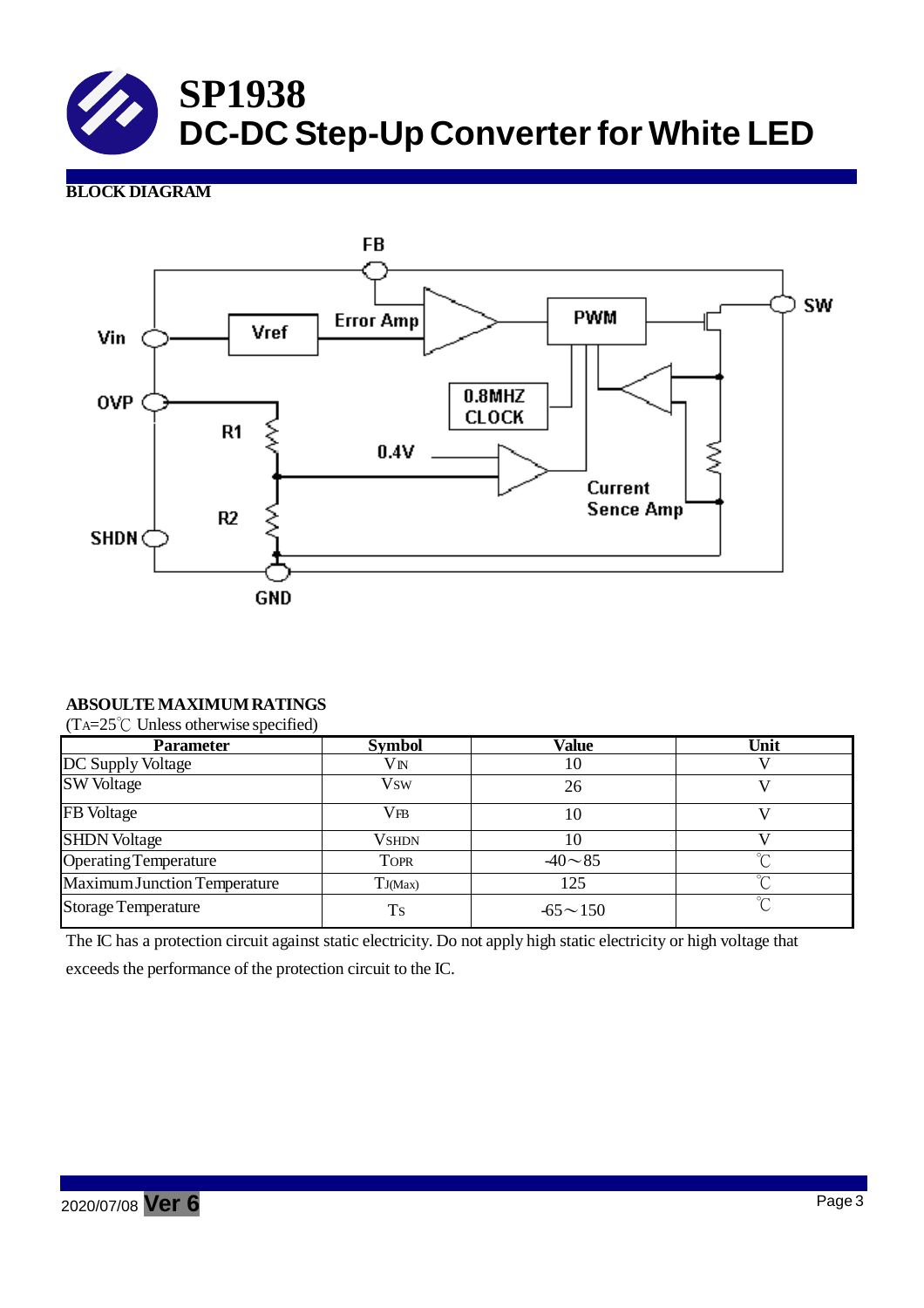# **ELECTRICAL CHARACTERISTICS**

 $(TA=25^{\circ}C, VN=3V, VsHDN=3V, Unless otherwise specified)$ 

| <b>Parameter</b>                 | <b>Conditions</b>              | Min. | Typ. | Max. | Unit         |
|----------------------------------|--------------------------------|------|------|------|--------------|
| <b>Operating Voltage</b>         |                                | 2.5  |      | 9    | V            |
| <b>Feedback Voltage</b>          | $Isw=100mA$ , Duty Cycle = 66% | 86   |      | 110  | mV           |
| FB Pin Bias Current              |                                |      |      | 150  | nA           |
|                                  |                                |      | 2.8  | 3.5  | mA           |
| <b>Supply Current</b>            | $VshDN = 0V$                   |      | 0.05 | 1.0  | μA           |
| Switching Frequency              |                                | 0.8  | 1.2  | 1.6  | <b>MHz</b>   |
| Maximum Duty Cycle               |                                |      | 85   |      | %            |
| <b>Switch Current Limit</b>      |                                |      | 320  |      | mA           |
| <b>Switch Leakage Current</b>    | $Vsw = 5V$                     |      | 0.01 | 5    | μA           |
| <b>Switch Saturation Voltage</b> | $Isw = 200mA$                  |      | 150  |      | mV           |
| <b>SHDN</b> Voltage High         |                                | 1.5  |      |      | V            |
| <b>SHDN Voltage Low</b>          |                                |      |      | 0.4  | $\mathbf{V}$ |
| <b>SHDN Pin Current</b>          |                                |      | 90   |      | uA           |
| Over Voltage Protection          | Vour rising                    | 18.4 |      |      | V            |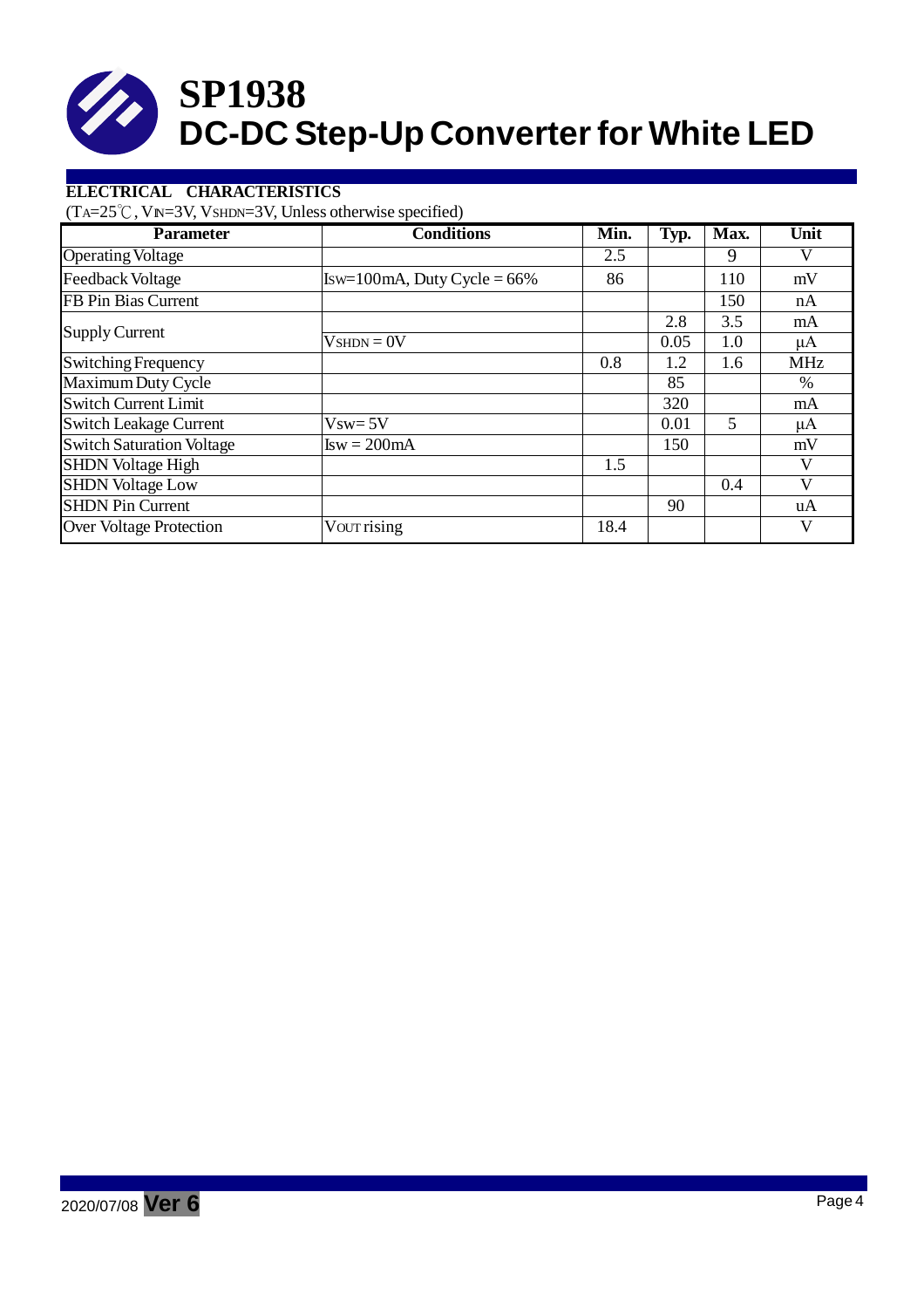

# **APPLICATIONCIRCUIT**